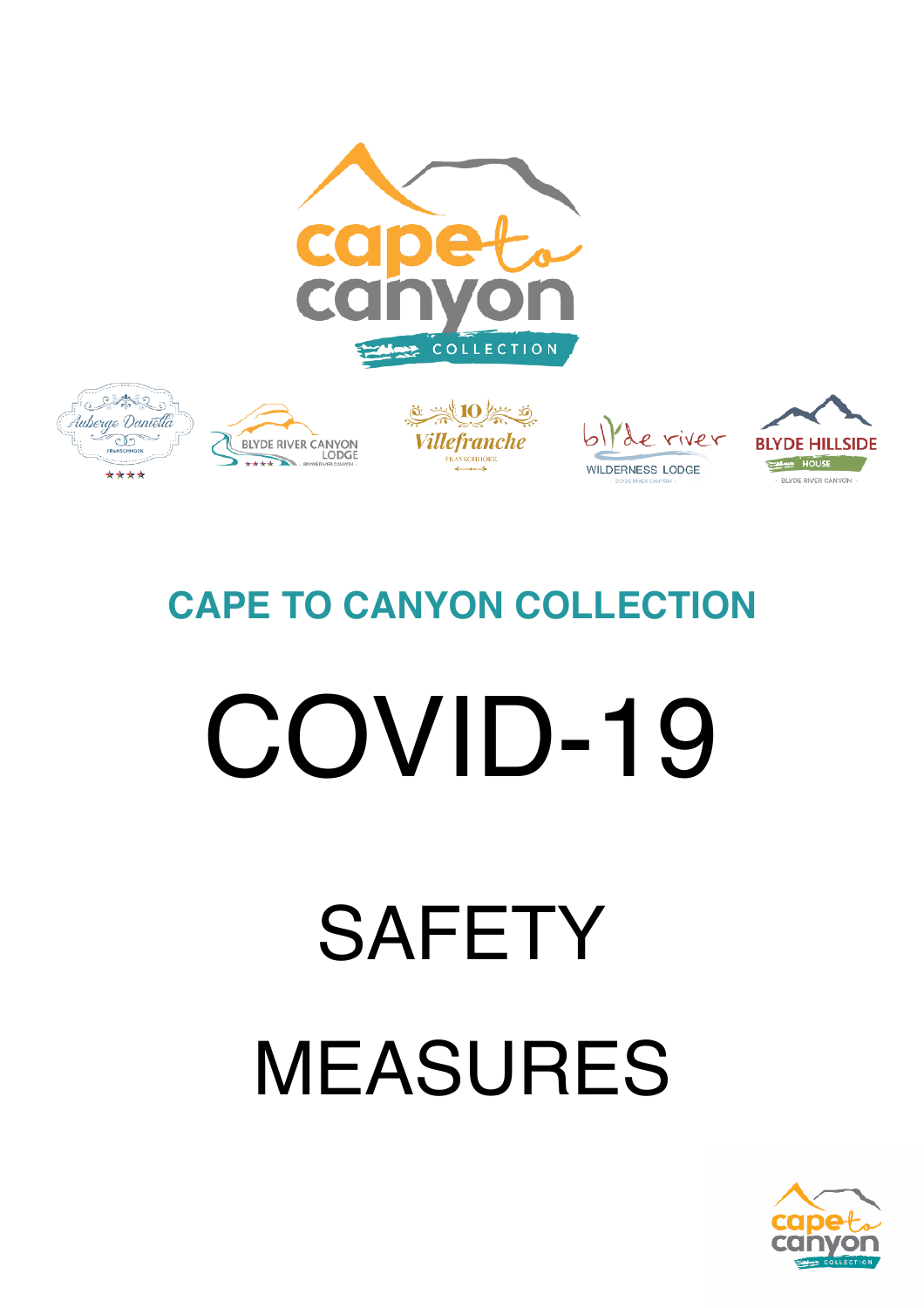

The Cape to Canyon Collection is rolling out enhanced technologies alongside our **Safe & Clean Commitment** with a multi-pronged sanitisation strategy for increased safety for guests and staff. These include:

#### **Hygiene training for the protection of staff and guests**



staff has been trained on the various hygiene and sanitation protocols and ongoing training will be provided as the situation evolves. Our staff awareness is an aspect that is essential for the effective implementation of our protocols as it ensures that they are protected as well as our guests.

#### **There will be full disclosure and transparency**



At all times the hotel and its guests and staff by way of informing all parties as to the safety and hygiene protocols in place as well as any incident reporting.

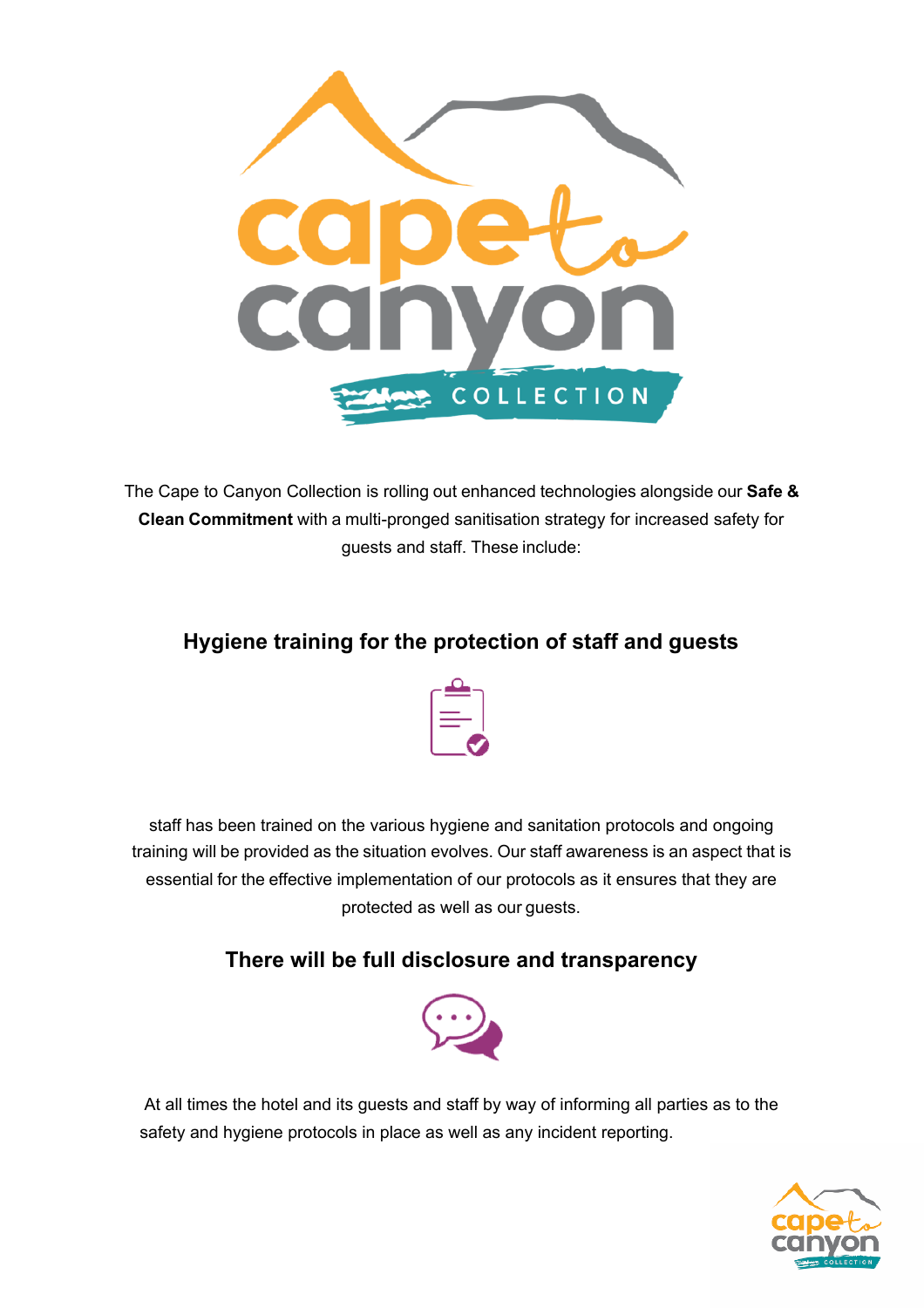#### **Temperature screening and staff monitoring**



We are working around the clock to keep our people safe – and that means our quests as well as our staff. We've implemented an end-to-end health and safety plan that will see every staff member temperature tested and meticulously screened before they are deemed to be clear and ready to safely engage with our guests. Each guest will also be temperature screened daily in a non-invasive and safe manner to ensure the health and safety of all our people. These screening and monitoring protocols will be supported by the necessary contingency plans and isolation/quarantine facilities.

#### **Distant but warm, hospitable guest contact.**



To alleviate the risk of transmission, continuous and stringent social distancing etiquette will be implemented between guest and staff to reduce person-to- person contact. We have reconfigured the placement of furniture and décor to allow for social distancing practices. Our staff have all been trained on best-practice hygiene and sanitization and will not be offering the outstretched handshake that you are accustomed to. Instead, a friendly smile will be waiting to greet you warmly upon your arrival and during your stay. Namaste

#### **Smart guest interaction**

☺



with contactless hospitality – where possible, In so far as possible, we will also implement no-contact stays. We understand in this adapted hospitality, sometimes, the best way to stay safe is to stay distant.

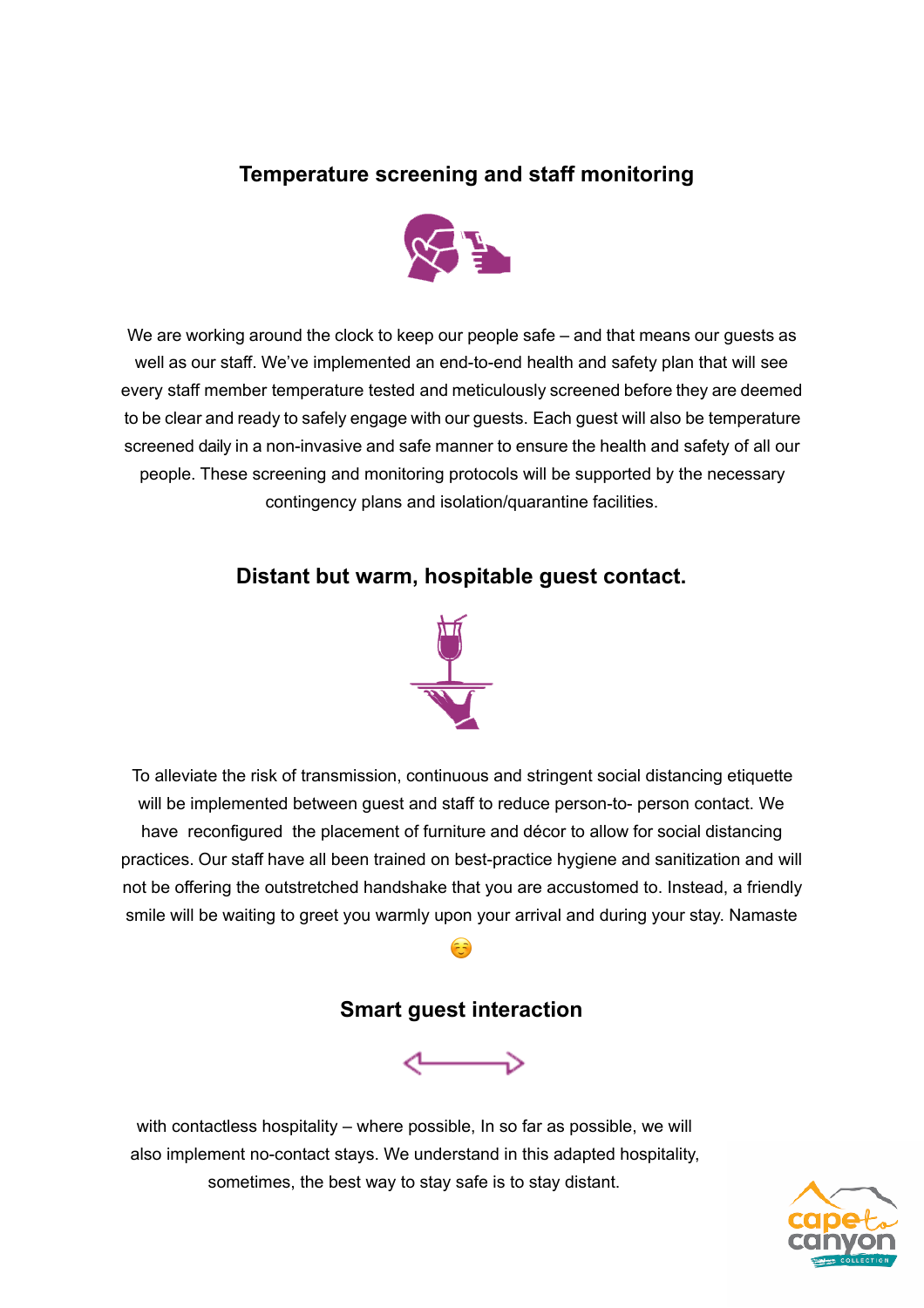#### **Easily accessible sanitisation stations.**



The provision of hand sanitizer and antibacterial hand wash placed at the front desk, common areas, and at dining tables and relaxation pods. There will be hand sanitizers attached to all room keys and devices shared by staff to ensure a safe environment at all times. All areas will have alcohol-based, hospital-grade hand sanitizer readily available for your use. You can find it in all common areas, reception and in your room, upon special request. There will be hand sanitisers and masks available for sale at reception.

#### **Accredited, hospital-grade disinfectant**



We use a high classification of bacteria/virul -killing ingredients to sanitize surfaces across all properties. These disinfectants have been produced per health regulations and are also eco-friendly.

**Enriched, deep cleaning and sanitization standards** across all areas including bomas, lapas, rooms, lookout and viewing decks, guest rooms, common areas, meeting areas, front desks, kitchens, as well as back-of-house areas.

**Surface area disinfection**. The already rigorous cleaning of high-touch surface areas will be further enhanced by the increased frequency of cleaning protocols on all surface areas.

A plethora of **housekeeping safety and hygiene standards** have been enhanced including linen that will be washed at between 40- and 60-degrees to effectively destroy bacteria and viruses.



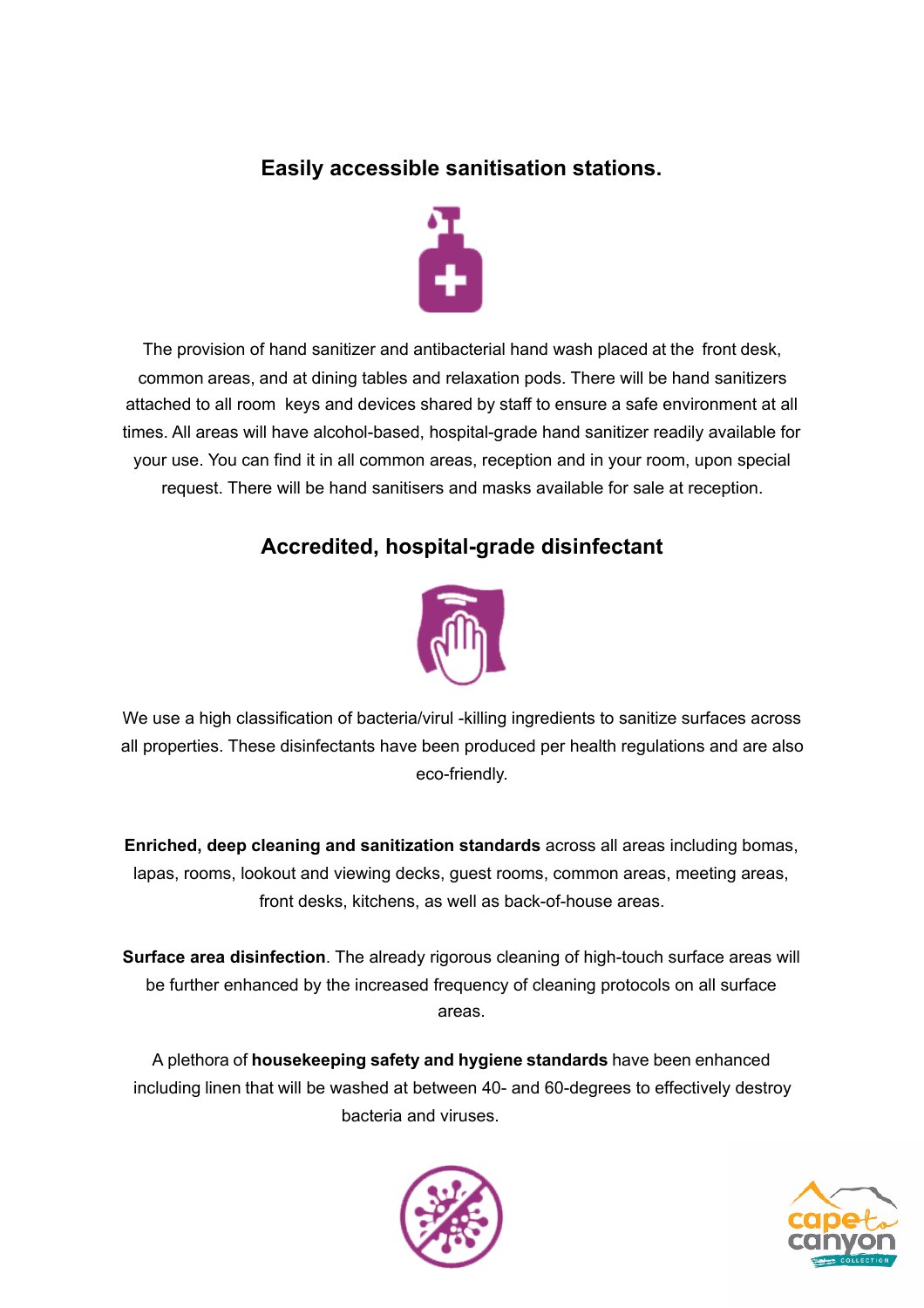#### **A food and beverage safety and hygiene strategy** will include amongst others(where applicable):

**Reconfigured seating**. We will create seating spacing times as we are a small lodge and have many different outside and inside dining areas. Outside seating on decks, where applicable, will of comprise 2-metre seating configurations.



• **No Touch menus** – a chalkboard and a picture frame hanging menu will be used to communicate menus thereby ensuring no contact with paper based menus. The wine lists will be sanitized both before and after guests receive them and there will be one per table. Breakfast will be pre-booked the day before and shall be placed at the guest table therefore ensuring minimum contact between staff and guest.



- **No buffets**, instead breakfast packs can be arranged where possible. An adapted catering solution has been designed. Specific consideration has been taken at the lodge to offer minimum exposure dining options.
- **Modified dining protocols** and services are available and will be adapted to an uncompromised dining service with minimal contact and adherence to the safety and hygiene regulations.



Where possible, meals and snacks will be individually packaged and will continue to be prepared in highly controlled environments under even stricter hygiene standards.

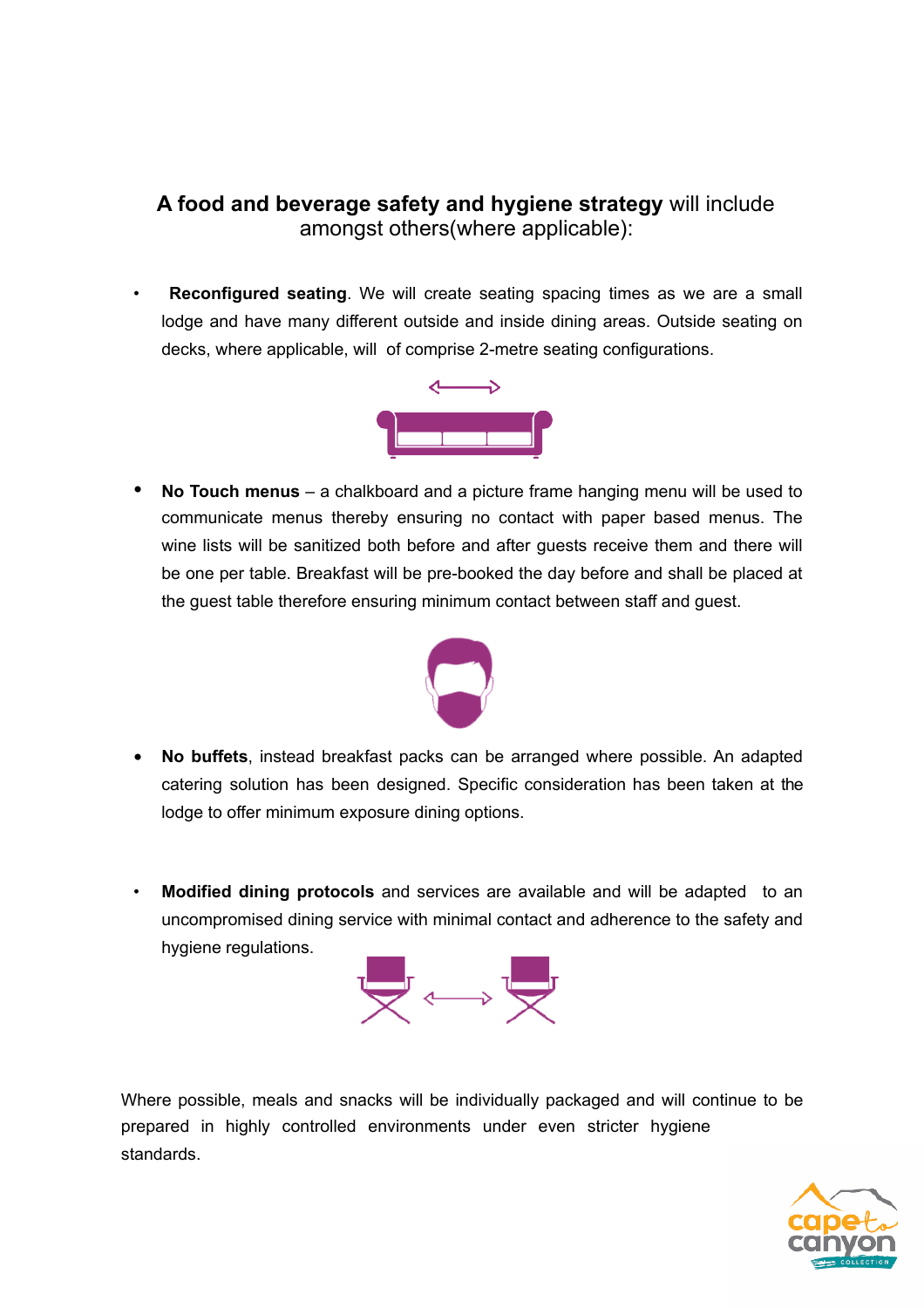#### **Professional care and experience**



We have defined a clear plan with our team for exacting actions in the event of suspected cases. Your safety is our top priority and we have designed protocols that protect you throughout your journey with us. Our health and safety and hygiene strategies are designed to build healthier environments and change behaviors with a view to combat the COVID-19 pandemic and other viruses that pose a risk both now and in the future.

#### **We are there for you, and we will overcome**

We care about the health and safety of every guest and staff member who enters our doors. Your wellbeing has and will always be our utmost priority and are fully committed to your protection without compromising the quality of experience when you stay with us.

Our values are at the heart of our business. These values guide us in our pursuit of delivering authentic and personalised guest-centric experiences. Now, as we face unprecedented challenges this will catalyse our innovative response to design the worldclass hygiene and sanitisation solutions that ensure the safety of our people.

We remain vigilant, agile to adapt to challenges and changes and are closely monitoring the rapidly changing COVID-19 situation to ensure minimal risk for our guests and staff. We wish to reassure you that we are following the guidelines of the Tourism Business Council of South Africa in conjunction with the global and local health authorities to be able to respond to any circumstance that presents itself.

 We take your safety seriously. We are committed to responding at critical times with the sole purpose of protecting our people – guests and staff.